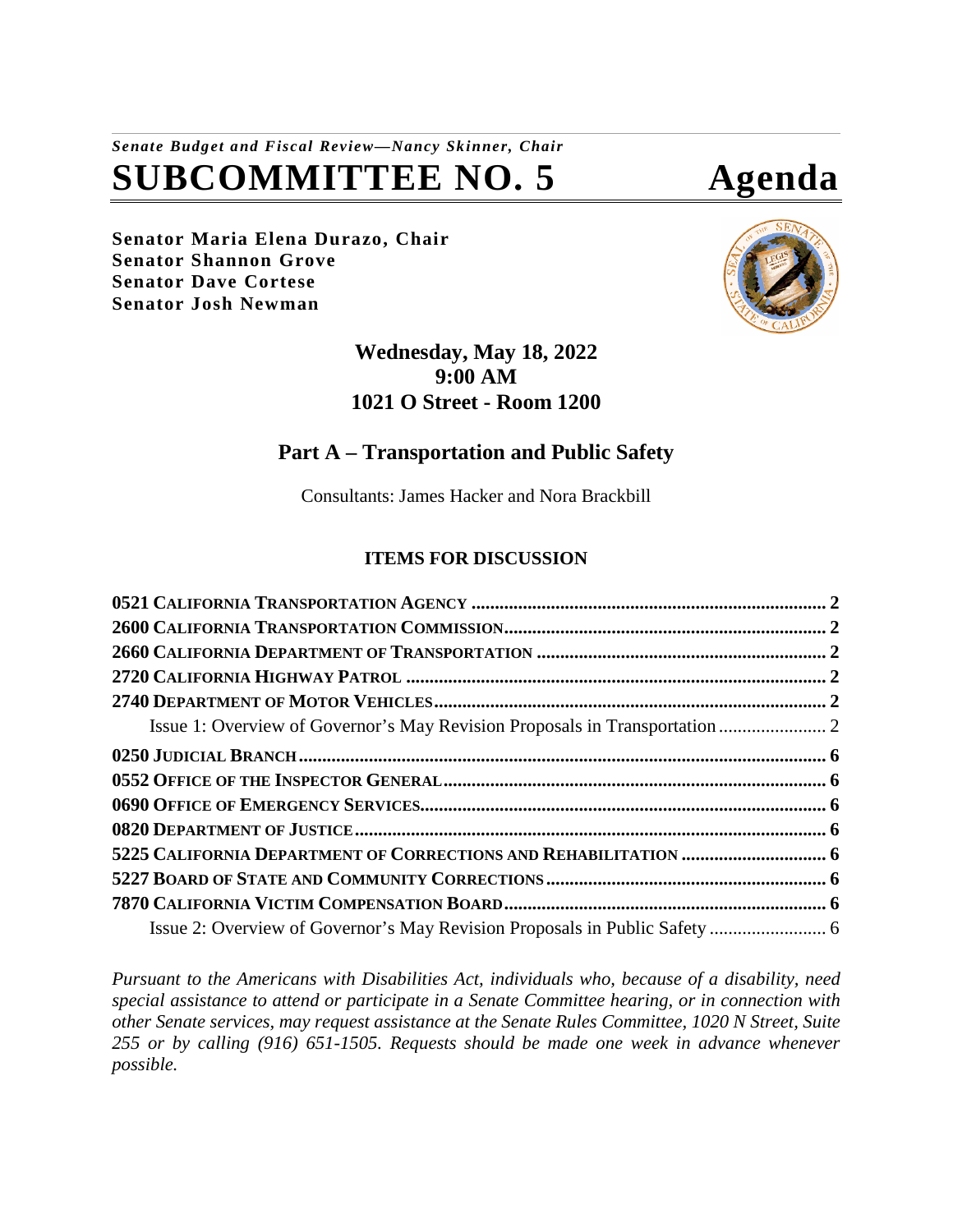# <span id="page-1-3"></span><span id="page-1-2"></span><span id="page-1-1"></span><span id="page-1-0"></span>**0521 CALIFORNIA TRANSPORTATION AGENCY 2600 CALIFORNIA TRANSPORTATION COMMISSION 2660 CALIFORNIA DEPARTMENT OF TRANSPORTATION 2720 CALIFORNIA HIGHWAY PATROL 2740 DEPARTMENT OF MOTOR VEHICLES**

#### <span id="page-1-5"></span><span id="page-1-4"></span>**Issue 1: Overview of Governor's May Revision Proposals in Transportation**

#### **Governor's May Revision Proposals for 2022-23**

The Governor's May Revision includes the following transportation-related ongoing and one-time proposals. These proposals are in addition to the Governor's January budget and detailed below:

#### **CROSS-OVER ISSUES**

**Consumer Relief Package.** The May Revision reflects the Administration's proposed consumer relief proposal, which includes the following transportation-related proposals:

- \$11.5 billion in gas tax rebates to vehicle owners. This proposal will be discussed in more detail in Subcommittee 4.
- \$750 million to support transit operators who agree to provide at least three months of free transit service.
- An additional \$500 million for the Active Transportation Program.
- A pause in the CPI increase for state diesel taxes beginning in October, with a General Fund backfill to ensure that transportation funding is held harmless. This is estimated to cost the General Fund \$327 million in 2022-23 and \$112 million in 2023-24.
- The May Revision does not reflect the pause in CPI adjustment for the state gas tax originally proposed in January.

#### **CALIFORNIA DEPARTMENT OF TRANSPORTATION (CALTRANS)**

- **Caltrans Infrastructure Investment and Jobs Act (IIJA) Implementation.** The May Revision includes 295 positions and \$50 million annually for Caltrans to administer and implement the state and local transportation funding provided by the IIJA.
- **Caltrans Capital Outlay Support (COS) Proposal.** The May Revision includes an additional \$144 million to fund an additional 626 positions, 77 contract positions, and 31 overtime positions, to provide engineering and design support associated with increased project workload.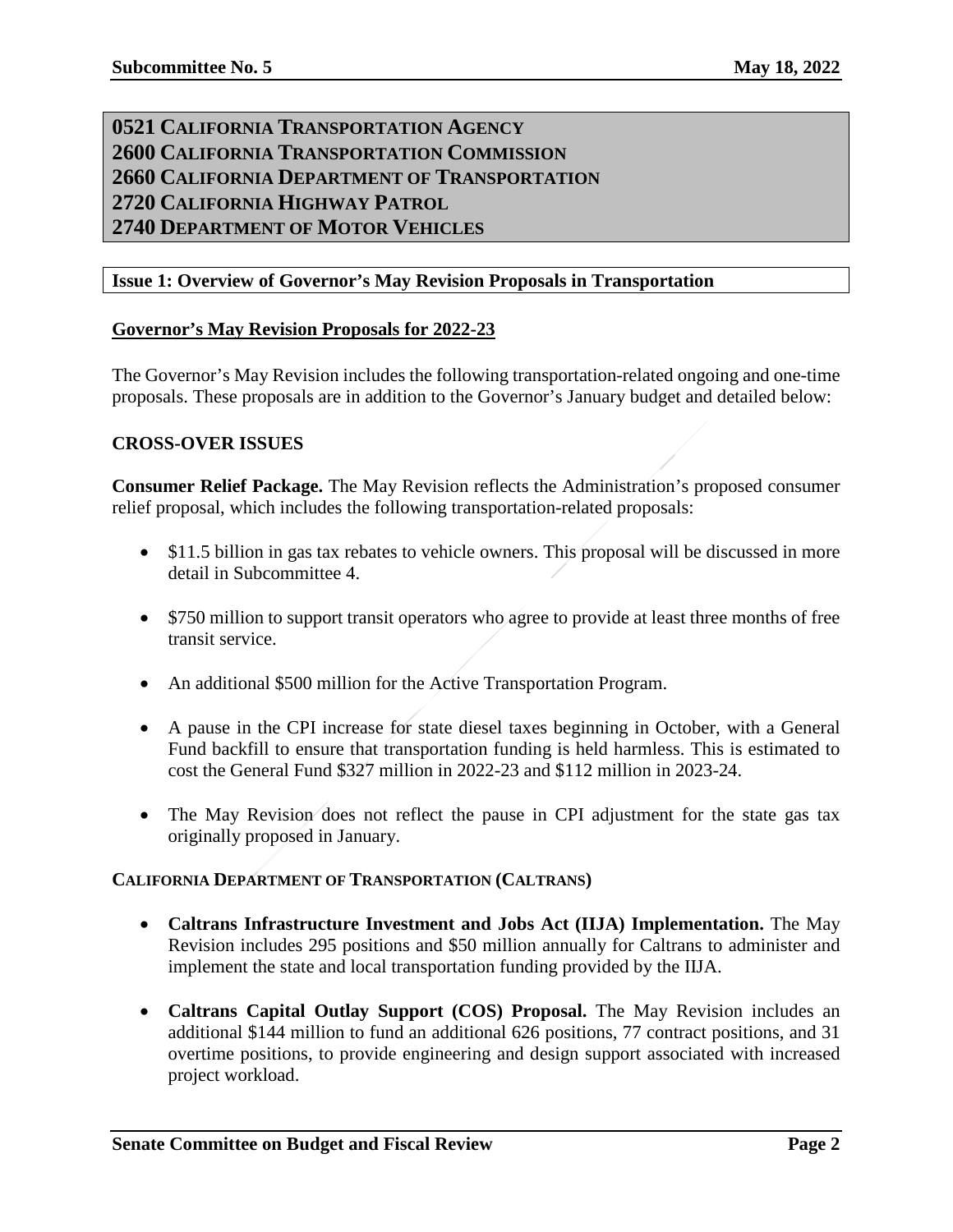- **Other Caltrans Proposals.** The May Revision includes several reappropriation and reimbursement proposals at Caltrans. Specifically:
	- o Liberty Canyon Wildlife Crossing—Reappropriation of the unencumbered balance of item 2660-003-0001, Budget Act of 2021 to provide funding that may be used for support, capital outlay, or local assistance. This will allow for continued support of the Liberty Canyon Wallis Annenberg Crossing Project.
	- o General Transit Feed Specification (GTFS)—Reappropriation of the unencumbered balance of Item 2660-001-0890, Budget Act of 2021. This will allow Caltrans to continue to oversee the implementation and expansion of GTFS and contactless payment standards by providing support to medium, small, and rural transit agencies.
	- o Reimbursements for Right-of-Way Support—A two-year increase of 14 limitedterm positions and a total of \$3,552,000 (\$2,423,000 in personal service (PS), \$129,000 in operating expense (OE), and an additional \$1,000,000 for litigation costs (OE)) in State Highway Account Reimbursement authority for legal services rendered on behalf of the California High Speed Rail Authority.
- **Caltrans Trailer Bill Proposals.** The May Revision includes several trailer bill proposals to grant Caltrans increased flexibility as it implements new federal and state infrastructure spending. These include:
	- o Advanced Payments for Transit. The proposed language would expand and clarify the authority for Caltrans to advance funds to public agencies for transit and passenger rail projects funded by the State Transportation Improvement Program or the Transit and Intercity Rail Capital Improvement Program. This proposal would expand advance payment authority for these projects programmed in the Regional Transportation Improvement Program to phases beyond planning and environmental analysis.
	- o Interregional Rail Projects Funding Eligibility. The proposed language would expand project eligibility for the Solutions for Congested Corridors Program and the Trade Corridor Enhancement Program to rail and transit projects included in the State Rail Plan that are not currently included in regional transportation plans, making them ineligible under state law.
	- o Design-Build Procurement Authority. The proposed language would remove the existing limit on the number of projects on which Caltrans is authorized to use its design build procurement authority through 1/1/34.
	- o Job Order Contracting. The proposed language would authorize Caltrans to use a contracting method known as job order contracting, which allows a public agency to contract for and complete routine transportation projects and maintenance work more quickly.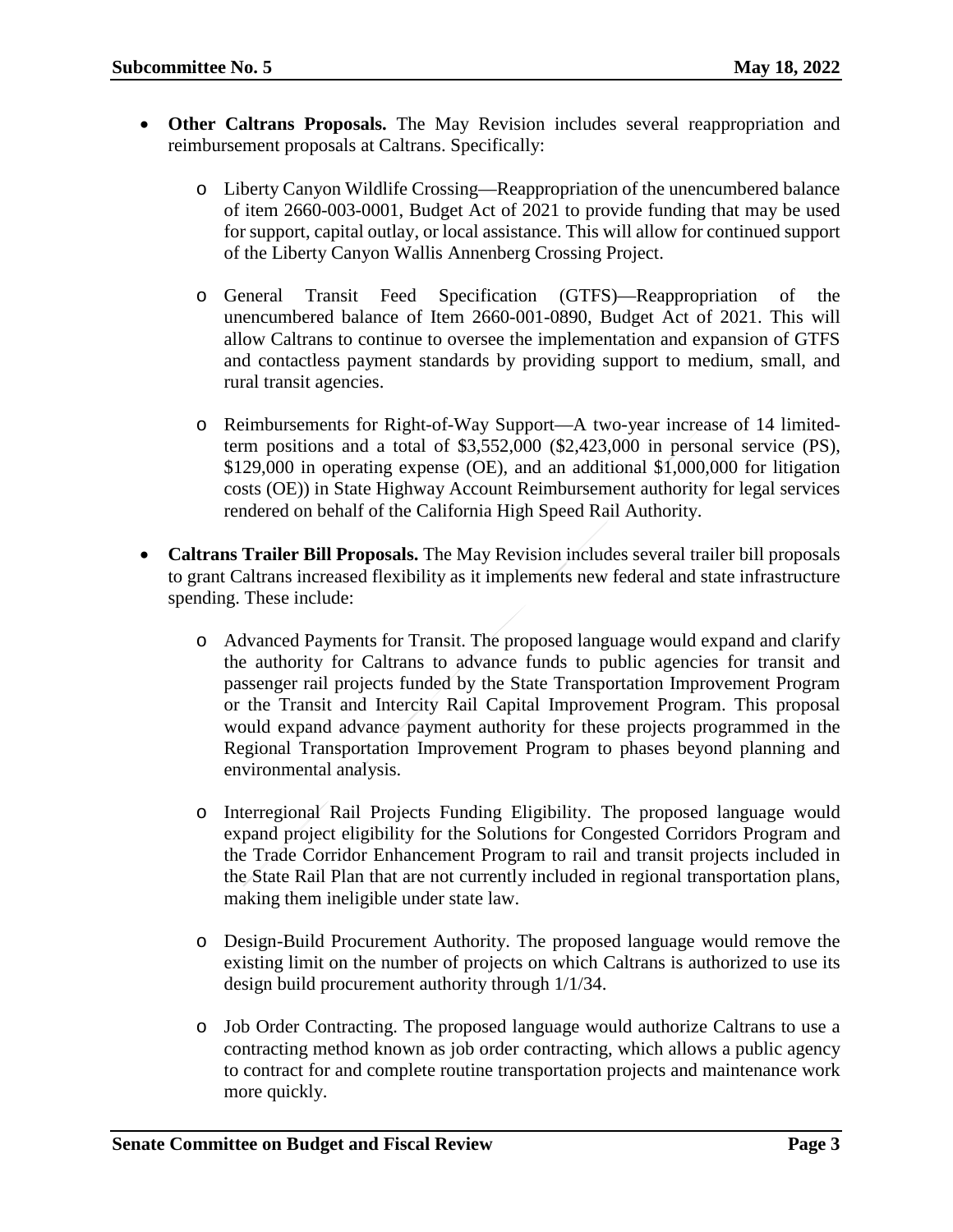- o Best Value Contract Procurement. The proposed language would reinstate, revise, and make permanent Caltrans' authority to use the best-value procurement method to procure heavy mobile fleet vehicles and special equipment.
- o State Highway System Right of Way Permits. The proposed language would update Caltrans' authority to issue permits for ROW along state roads owned or controlled by Caltrans, and would allow installation of the Broadband Network and other advanced communication and information services.

#### **CALIFORNIA HIGHWAY PATROL (CHP)**

- **California Public Records Statutory Requirements.** The May Revision includes a permanent augmentation of \$3.628 million from the Motor Vehicle Account (MVA) for 22 permanent positions and procurement of a records management system (RMS) and redaction software to support the CHP's increased workload resulting from approved legislation related to the California Public Records Act (CPRA).
- **Workers' Compensation Augmentation**. The May Revision includes \$43.556 million ongoing from the Motor Vehicle Account to cover additional costs resulting from increased State Compensation Insurance Fund fees and workers' compensation and medical costs.
- **Capital Outlay Proposals.** The May Revision includes several proposals related to capital outlay projects, including:
	- o An additional \$322,000 General Fund for the California Highway Patrol Enhanced Radio System: Tower and Vault Replacement project at Leviathan Peak.
	- o The reversion of existing authority (\$151,741,000 General Fund [GF], and \$2,635,000 Motor Vehicle Account [MVA]) and a new appropriation for the Design-Build phase of the Quincy, Baldwin Park, and Santa Fe Springs Area Office replacement projects (\$184,320,000 GF), and the construction phase of the Keller Peak Tower Replacement (\$3,231,000 MVA).

#### **DEPARTMENT OF MOTOR VEHICLES (DMV)**

• **DMV IT Project Reappropriations.** The May Revision proposes to reappropriate \$35,582,000 Motor Vehicle Account in 2022-23 with a two year encumbrance and liquidation period for the Digital eXperience Platform (DXP) Project, and \$8.5 million General Fund in 2022-23 for the Mobile Driver License (mDL) Pilot Project in previously approved 2021 Budget Act funding.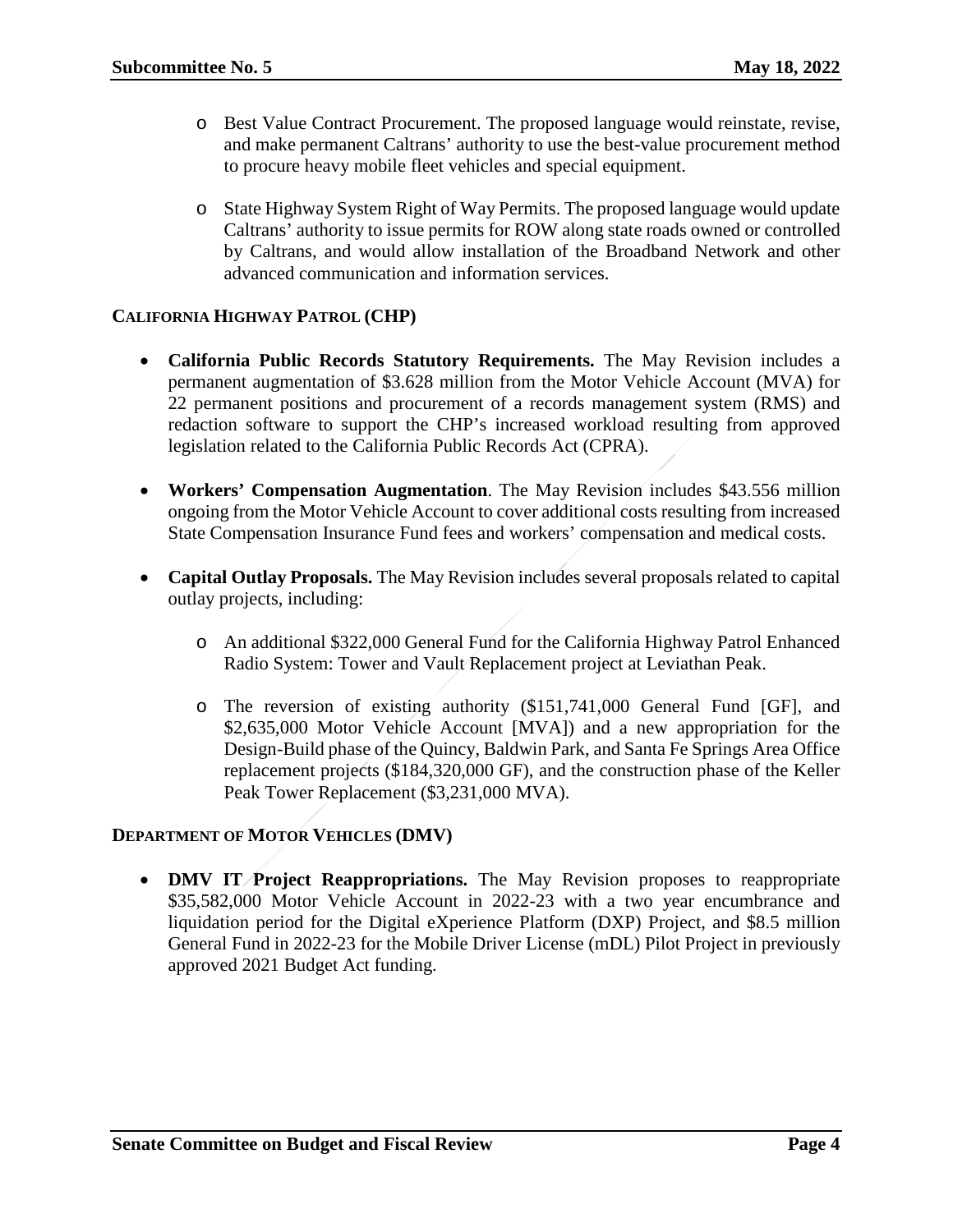- **Various Projects: Revert Existing Authority and Fund New.** The May Revision includes reversions and new appropriations for the construction phase of the Santa Maria, Inglewood, and Reedley Field Office Replacement, and the Oxnard Field Office renovation to address inflationary pressures. These changes include:
	- o Santa Maria: Field Office Replacement \$20,592,000 (\$2,465,000 increase over existing appropriation).
	- o Inglewood: Field Office Replacement \$20,928,000 (\$2,114,000 increase over existing appropriation).
	- o Oxnard: Field Office Reconfiguration \$14,254,000 (\$2,058,000 increase over existing appropriation).
	- o Reedley: Field Office Replacement \$21,398,000 (\$2,963,000 increase over existing appropriation).

**Staff Recommendation.** Hold open all May Revision proposals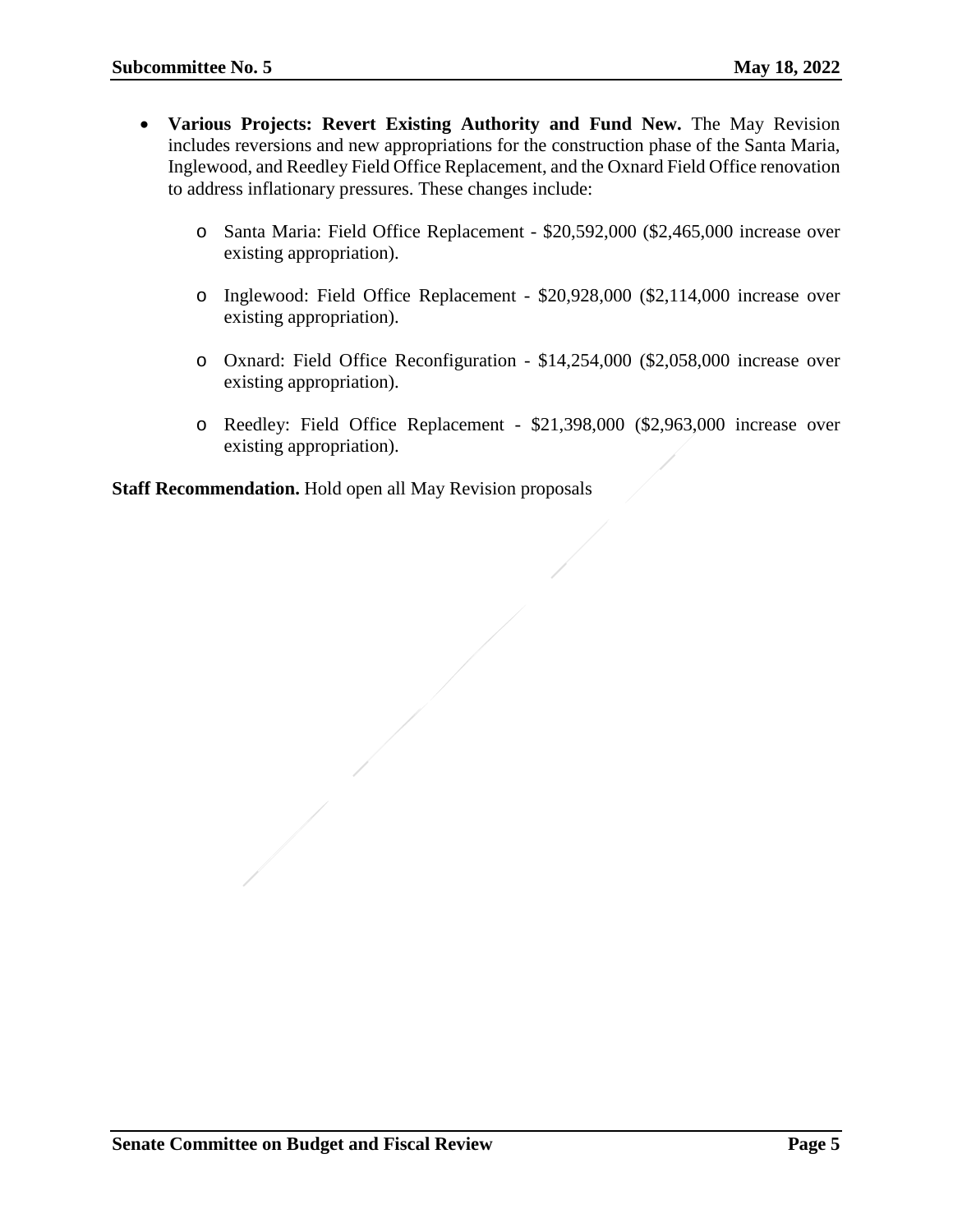<span id="page-5-4"></span><span id="page-5-3"></span><span id="page-5-2"></span><span id="page-5-1"></span><span id="page-5-0"></span> **JUDICIAL BRANCH OFFICE OF THE INSPECTOR GENERAL OFFICE OF EMERGENCY SERVICES DEPARTMENT OF JUSTICE CALIFORNIA DEPARTMENT OF CORRECTIONS AND REHABILITATION BOARD OF STATE AND COMMUNITY CORRECTIONS CALIFORNIA VICTIM COMPENSATION BOARD**

# <span id="page-5-7"></span><span id="page-5-6"></span><span id="page-5-5"></span>**Issue 2: Overview of Governor's May Revision Proposals in Public Safety**

#### **Governor's May Revision Proposals and Adjustments for 2022-23**

The Governor's May Revision includes the following ongoing and one-time proposals. These proposals are in addition to the Governor's January budget and detailed below:

#### **JUDICIAL BRANCH**

- **Community Assistance, Recovery, and Empowerment (CARE) Court.** The May Revision includes \$39.5 million General Fund in 2022-23 and \$37.7 million ongoing for the Judicial Branch to conduct CARE court hearings and provide resources for self-help centers.
- **Trial Court Facilities.** The May Revision provides an additional \$24.3 million one-time General Fund to modify existing court facilities and \$29.6 million one-time General Fund for the construction of new courtrooms to accommodate the additional superior court judgeships. The May Revision also includes \$15.7 million one-time General Fund to address fire, life, and safety issues in three trial court facilities: San Diego County Superior Court Hall of Justice, San Diego County Superior Court East County Regional Center, and Orange County Superior Court Central Justice Center.
- **Environmental Issue Judicial Training.** The May Revision includes \$1.2 million ongoing General Fund to establish a unit within the Judicial Council to provide training, technical assistance, and legal support to judicial officers and court personnel on water law, climate change, and environmental issues.
- **Trial Court Trust Fund Backfill**. The May Revision includes \$33.7 million ongoing General Fund to continue backfilling the expected revenue decline in the Trial Court Trust Fund in 2022-23. This brings the total amount available for the backfill in 2022-23 to \$151.5 million.
- **AB 177 Trial Court Backfill**. The May Revision includes an ongoing reduction of \$3.1 million General Fund to backfill trial courts for revenue losses from the repeal of fees by Chapter 257, Statutes of 2021 (AB 177). The associated revenue loss for all courts is lower than expected, totaling \$10.3 million instead of the \$13.4 million estimated in the Governor's January Budget.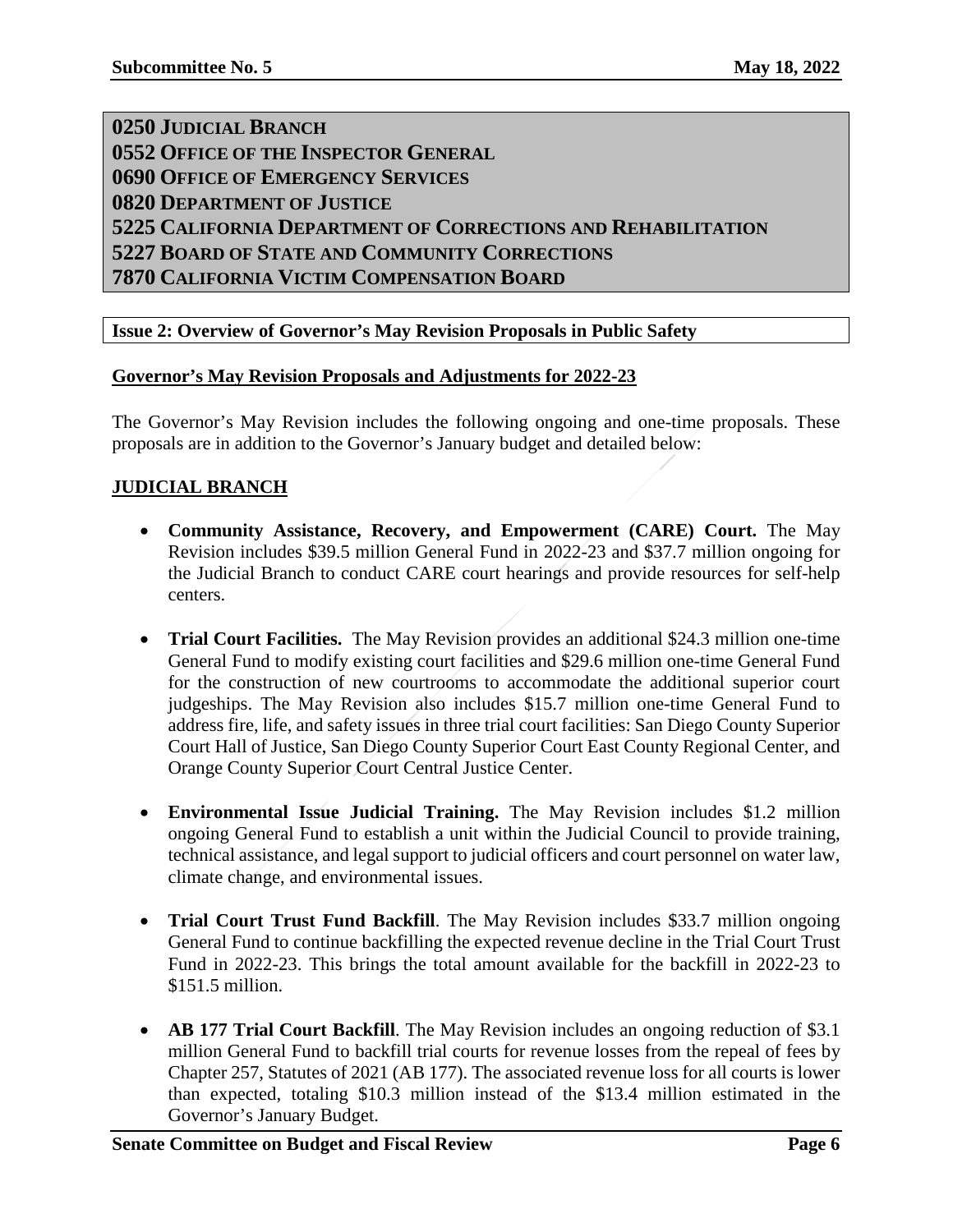- **Trial Court Employee Benefit Adjustment**. The May Revision includes a \$7.9 million ongoing General Fund reduction to reflect updated health benefit and retirement rate changes for trial court employees. This brings the total additional amount available for trial court employee benefits in 2022-23 to \$20.9 million.
- **State Court Facilities Construction Fund (SCFCF) Backfill**. The May Revision removes the \$40 million one-time General Fund backfill of the SCFCF that was included in the Governor's Budget because the backfill is no longer necessary as there is a sufficient fund balance to maintain current service levels.

# **CORRECTIONS**

# **CALIFORNIA DEPARTMENT OF CORRECTIONS & REHABILITATION (CDCR)**

The May Revision includes total funding of \$13.9 billion (\$13.3 billion General Fund and \$603.2 million other funds) for CDCR in 2022-23.

- **Adult Institution Population**. The average daily adult incarcerated population for 2021- 22 is projected to be 99,590, a decrease of five percent since the Governor's January Budget. The population is projected to decline in the long term, reaching 95,655 in 2024- 25. Accordingly, the Administration is considering closing three additional prisons by 2024-25, assuming no significant changes to the long-term population projections.
- **Parolee Population.** The Governor's January Budget projected an overall parolee average daily population of 42,963 in 2022-23. The average daily parolee population is now projected to increase by 628 to 43,591 in 2022-23, an increase of 1.5 percent from the Governor's January Budget projections. The parole population is projected to decline to 37,818 by June 30, 2026.
- **Division of Juvenile Justice Population.** The May Revision reflects an estimated average daily population of 641 youth in 2021-22 and 430 youth in 2022-23, which represents a decrease of 16 and 114 youth in 2021‑22 and 2022-23, respectively, compared to the Governor's January Budget estimates. This results in a decrease of \$6 million General Fund and 32.5 positions in 2021-22, and a decrease of \$15.7 million and 95 positions in 2022-23, as compared to Governor's January Budget estimates. Additionally, the May Revision reflects a decrease of \$87.8 million and 554.7 positions in 2023-24 and ongoing in recognition of DJJ's closure at the end of 2022-23.
- **COVID-19 Response.** The May Revision reduces the amount of funding needed for CDCR's COVID-19 response from \$424.7 million to \$240.1 million one-time General Fund, reflecting a significant decline in active cases since January.
- **Health Care Facility Improvement Program (HCFIP) Supplemental Appropriation.**  The May Revision includes \$67.6 million in additional funding to finish 11 outstanding HCFIP projects.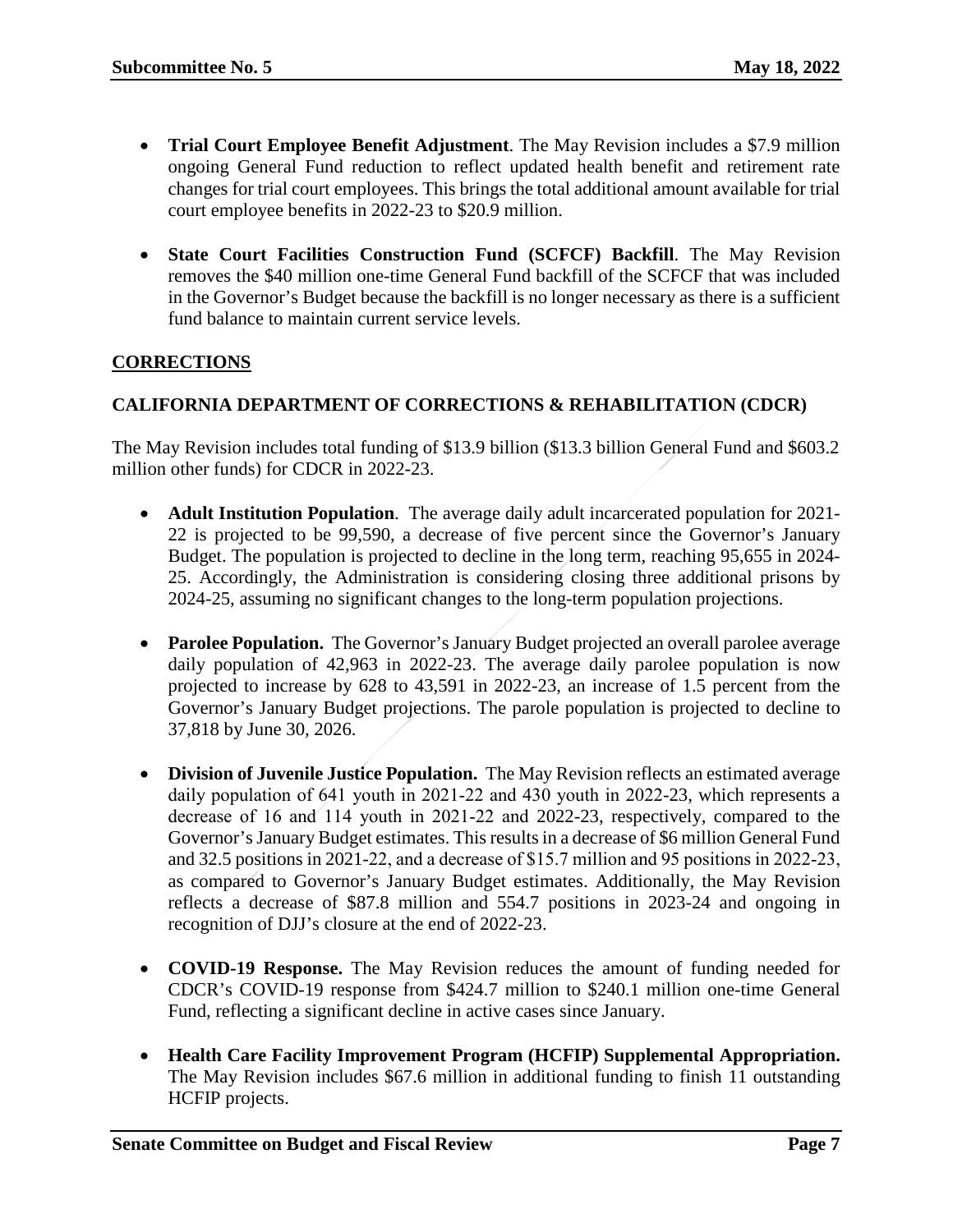- **Medication Distribution Improvements.** The May Revision includes \$18.4 million to improve medication preparation and distribution spaces at five facilities.
- **Data Collection and Evaluation**. The May Revision includes \$6 million one-time General Fund for data collection and evaluation regarding the outcomes of formerly incarcerated individuals.

# **OFFICE OF THE INSPECTOR GENERAL (OIG)**

• **Staff Misconduct and Disciplinary Process.** The May Revision includes \$5.6 million General Fund in 2022-23 and \$11.4 million ongoing for the OIG to monitor staff complaints that are handled by institutions and to reflect refinements to the staffing levels for the OIG to monitor CDCR's centralized screening process and investigations conducted by the Office of Internal Affairs. This augmentation would provide the OIG with a total of \$7.9 million General Fund in 2022-23 and \$15.1 million ongoing to monitor CDCR's staff misconduct process.

# **BOARD OF STATE AND COMMUNITY CORRECTIONS (BSCC)**

- **Transitional Housing**. The May Revision includes \$3 million one-time General Fund to provide transitional housing to youth discharged by the Board of Juvenile Hearings and at risk of homelessness.
- **Mobile Probation Centers.** The May Revision includes \$20 million one-time General Fund to establish a competitive grant program for counties to create mobile probation centers, which can help facilitate court appearances and connect individuals to other resources such as housing.
- **Post Release Community Supervision.** The Governor's January Budget estimated \$23.2 million one-time General Fund for county probation departments to supervise the temporary increase in the average daily population of individuals on Post Release Community Supervision (PRCS) as a result of the implementation of Proposition 57. Based on updated estimates, the May Revision includes \$20.9 million one-time General Fund, or a decrease of \$2.3 million from Governor's January Budget projections, corresponding with fewer releases of incarcerated individuals than had been projected in Fall 2021.
- **Proposition 47.** The Department of Finance estimates net General Fund savings of \$161.1 million in the 2022-23 May Revision. This is an increase of \$13.8 million over the 2022- 23 Governor's January Budget projection, due to updated diversion impact estimates. These funds will be allocated according to the formula outlined in the initiative, which requires 65 percent be allocated for grants to public agencies to support various recidivism reduction programs (such as mental health and substance use services), 25 percent for grants to support truancy and dropout prevention programs, and 10 percent for grants for victims' services.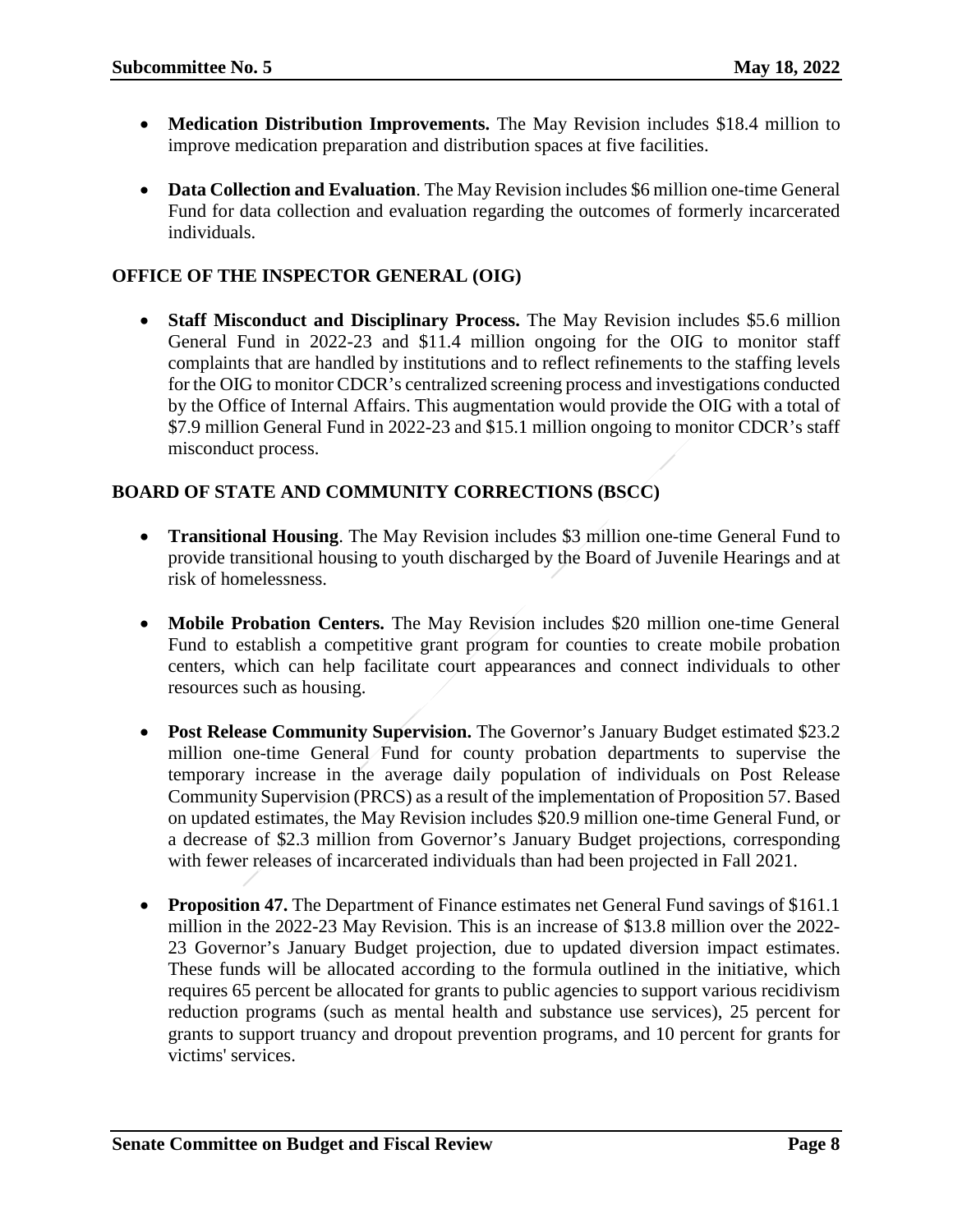- **Officer Wellness Grants**. The May Revision includes \$50 million one-time General Fund to fund grants to local entities to improve officer health and well-being, build resiliency, decrease stress and trauma, and improve community trust and relations. This is in addition to the \$5 million one-time General Fund included in the Governor's January Budget for the Commission on Peace Officer Standards and Training to develop a Law Enforcement Wellness Program to support officers' overall health.
- Missing and Murdered Indigenous Persons Grants. The May Revision includes \$12 million General Fund over three years to establish a competitive grant program to help California tribes locate and identify missing Indigenous persons.

# **PUBLIC SAFETY**

#### **OFFICE OF EMERGENCY SERVICES (OES)**

The May Revision includes an additional \$263.4 million (\$233.9 million General Fund) for OES, bringing the total funding for OES to \$2.3 billion (\$807.6 million General Fund) and 1,777 positions for Cal OES.

- **State Warning Center**. The May Revision includes \$8.1 million General Fund (\$5.2 million ongoing) and 19 positions for the California State Warning Center to monitor and coordinate responses during critical emergency incidents and disasters.
- **Securing Emergency Supplies and Commodities**. The May Revision includes \$114.3 million General Fund one-time to provide warehouse space, purchase new and replace expiring personal protective equipment, increase commodity supply for an all-hazard event, and secure logistic support equipment. This proposal would support California's ability to act quickly and help ensure appropriate resources are available across the state for all emergencies.
- **Data Analytics**. The May Revision includes \$19 million General Fund (\$10.5 million ongoing) and eight positions to modernize Cal OES's technology and data capabilities through new technology and updating outdated systems.
- **Pandemic Response**. The May Revision includes \$29.5 million General Fund one-time to continue COVID-19 testing efforts and provide resources to activate the state's mutual aid system in the event of future outbreaks. For additional information, please see the Pandemic Response and Federal Assistance chapter.
- **Emergency Training**. The May Revision includes \$7.2 million General Fund (\$5.8 million ongoing) and 23 positions to provide more courses for emergency management professionals and emergency responders at the California Specialized Training Institute.
- **Southern California Response.** The May Revision includes **\$**5.4 million General Fund one-time for design of a permanent Southern Regional Emergency Operations Center at the former Fairview Developmental Center in Costa Mesa. This new facility would provide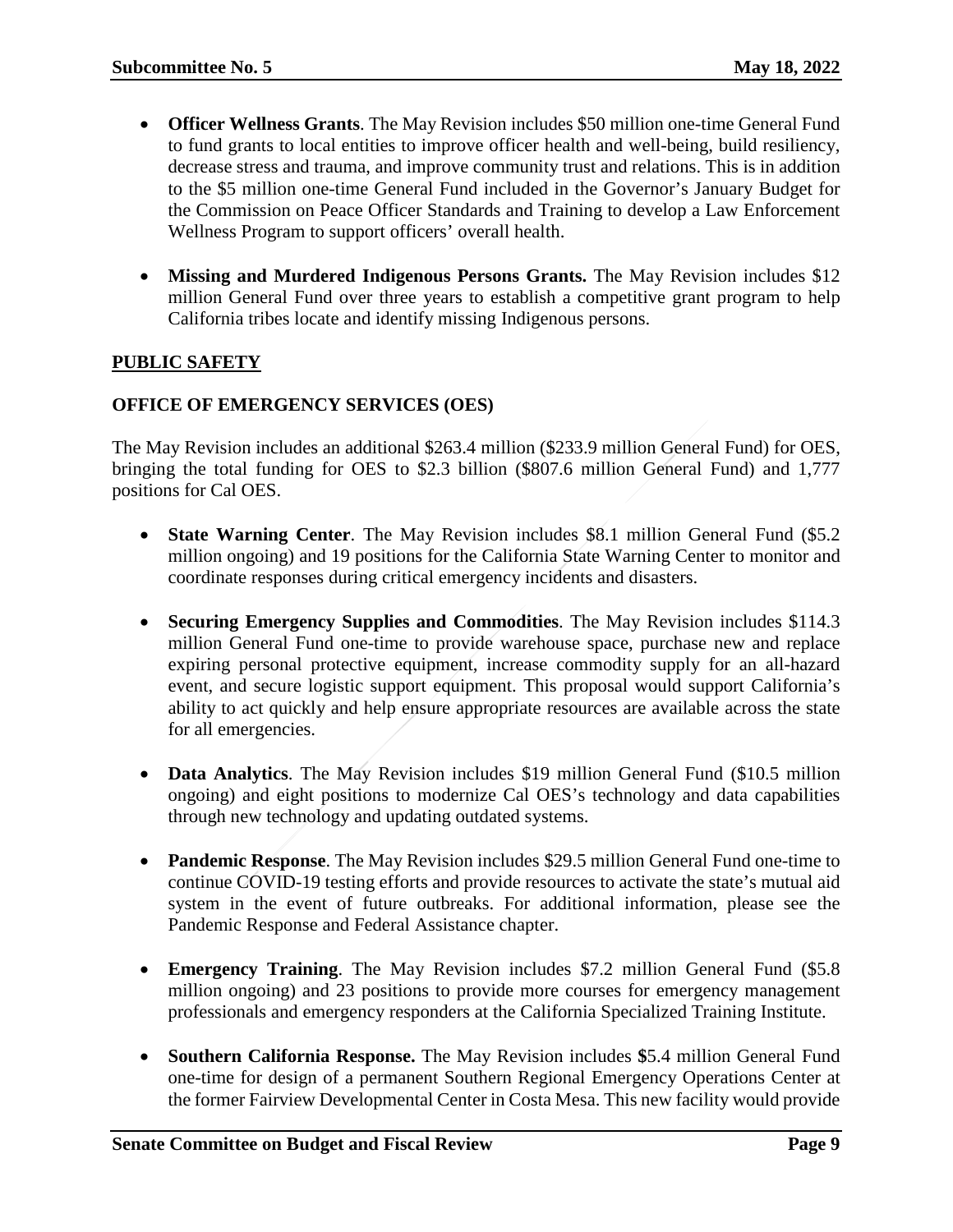coordination response efforts between federal, state, and local partners in the Southern California region.

- **Local Law Enforcement Mutual Aid Deployment Resources**. The May Revision includes \$25 million General Fund ongoing and five positions to provide local law enforcement support during disasters and emergencies.
- **Nonprofit Security Grant Program**. The May Revision includes \$50 million General Fund one-time to provide security assistance to nonprofit organizations at risk of hatemotivated violence, which includes members of the Asian American Pacific Islander, LGBTQ+, Black, and Jewish communities. Security enhancement projects include reinforced doors and gates, high-intensity lighting and alarms, and other security-related improvements.
- **Internet Crimes Against Children Task Force**. The May Revision includes \$5 million General Fund one-time to support the Internet Crimes Against Children Task Force Program, which helps state and local law enforcement agencies develop an effective response to technology-facilitated child sexual exploitation and combatting underground child pornography rings. This investment maintains the level of state resources provided to this effort in each of the last three years.

# **DEPARTMENT OF JUSTICE (DOJ)**

The May Revision includes total funding of approximately \$1.2 billion, including \$443.5 million General Fund, to support DOJ.

- **Fentanyl Enforcement**. The May Revision includes \$7.9 million in 2022-23 and \$6.7 million ongoing to establish the Fentanyl Enforcement Program to target statewide fentanyl-trafficking criminal networks.
- **Medi-Cal Fraud and Elder Abuse: Medicaid Patient Abuse Prevention Act**. The May Revision includes \$7.8 million (\$6.1 million Federal Trust Fund, \$1.2 million False Claims Act, and \$474,000 General Fund) in 2022-23, and \$7.1 million in 2023-24 and ongoing to maximize DOJ's federal grant award to support increased Medicaid fraud and elder abuse investigation and enforcement pursuant to changes in federal law.
- **Reparations Task Force**. The May Revision includes \$1.5 million one-time General Fund for external consultants to develop and finalize task force recommendations and cover travel and per diem costs for task force members pursuant to Chapter 319, Statutes of 2020 (AB 121). This investment is in addition to \$2.2 million General Fund over two years for the task force provided in the 2021 Budget Act.